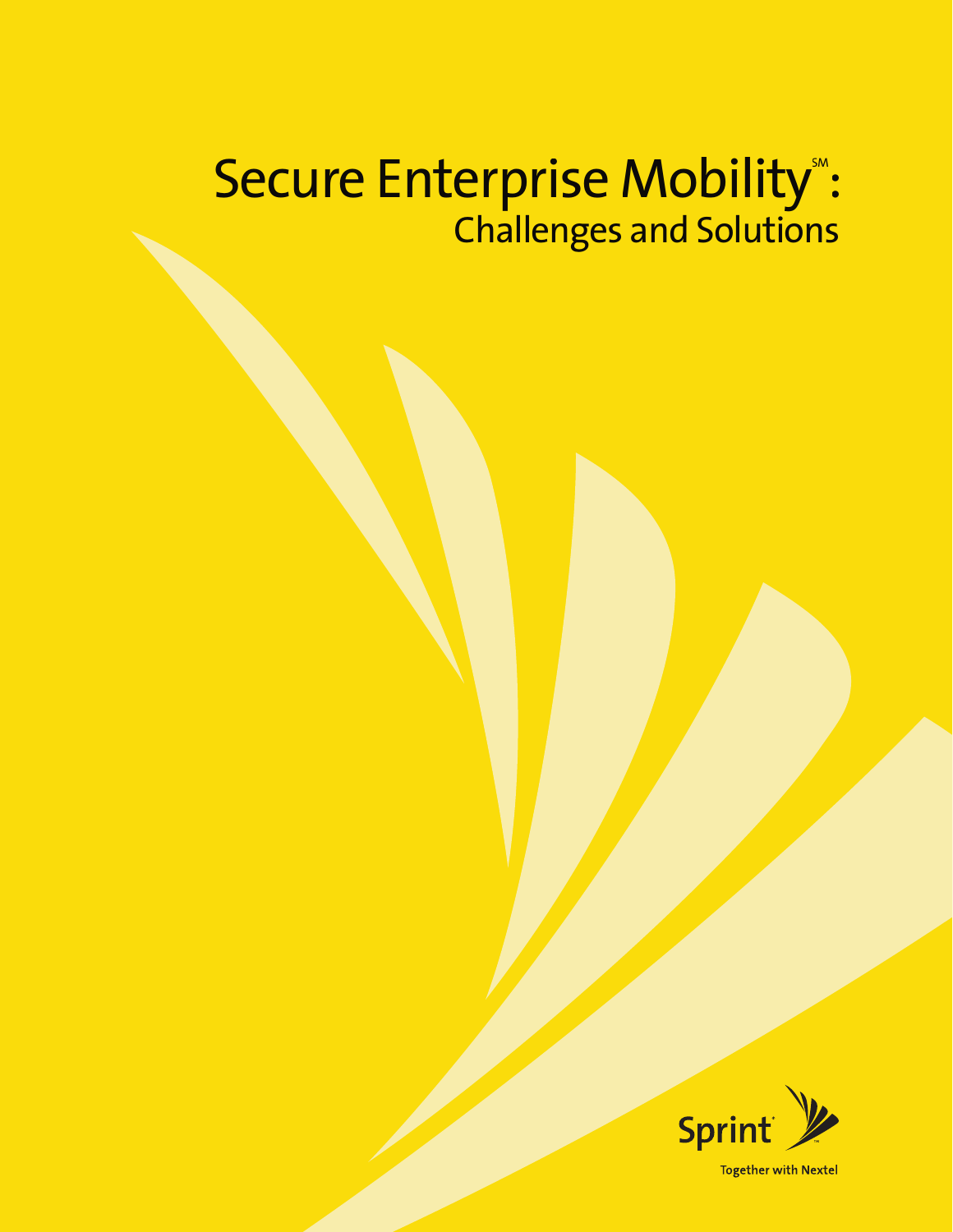# **Executive Summary**

The steadily increasing power of wireless-enabled computing devices has reached a point where productivity options for the mobile professional are abundant and rival what can be accomplished in the traditional office environment. Handheld wireless devices today have processing and storage capabilities analogous to laptop computers of just a few years past and include multiple network connectivity options for ubiquitous access to information. Use of these devices can increase productivity, reduce costs, decrease time to market, increase customer satisfaction, improve employee retention, and enhance revenue.

However, with this ability to make nearly all corporate data available to the handheld user, new security concerns arise. Mobile devices are new endpoints in an IT network infrastructure that is threatened by viruses, spyware, spam, hacker attacks, denial-of-service attacks, insider attacks, and other threats. Wary of the consequences of allowing unsecured data to reach the network edge, enterprises have been reluctant to adopt the breadth of wireless productivity options available to them.

In a complex and dynamic marketplace, enterprises require a comprehensive, integrated solution for secure, policy-compliant access to the breadth of corporate resources from mobile devices. Yet most of the security marketplace is fragmented, with a large number of vendors offering point solutions, each of which only address a portion of the overall security problem. This confused, fragmented model has continued in the mobile security world. This document provides more information on the challenges and opportunities of the mobile enterprise, suggests best practices for addressing mobile enterprise security, summarizes the mobile security solution provider marketplace, and describes the Sprint Secure Enterprise Mobility<sup>SM</sup> solution.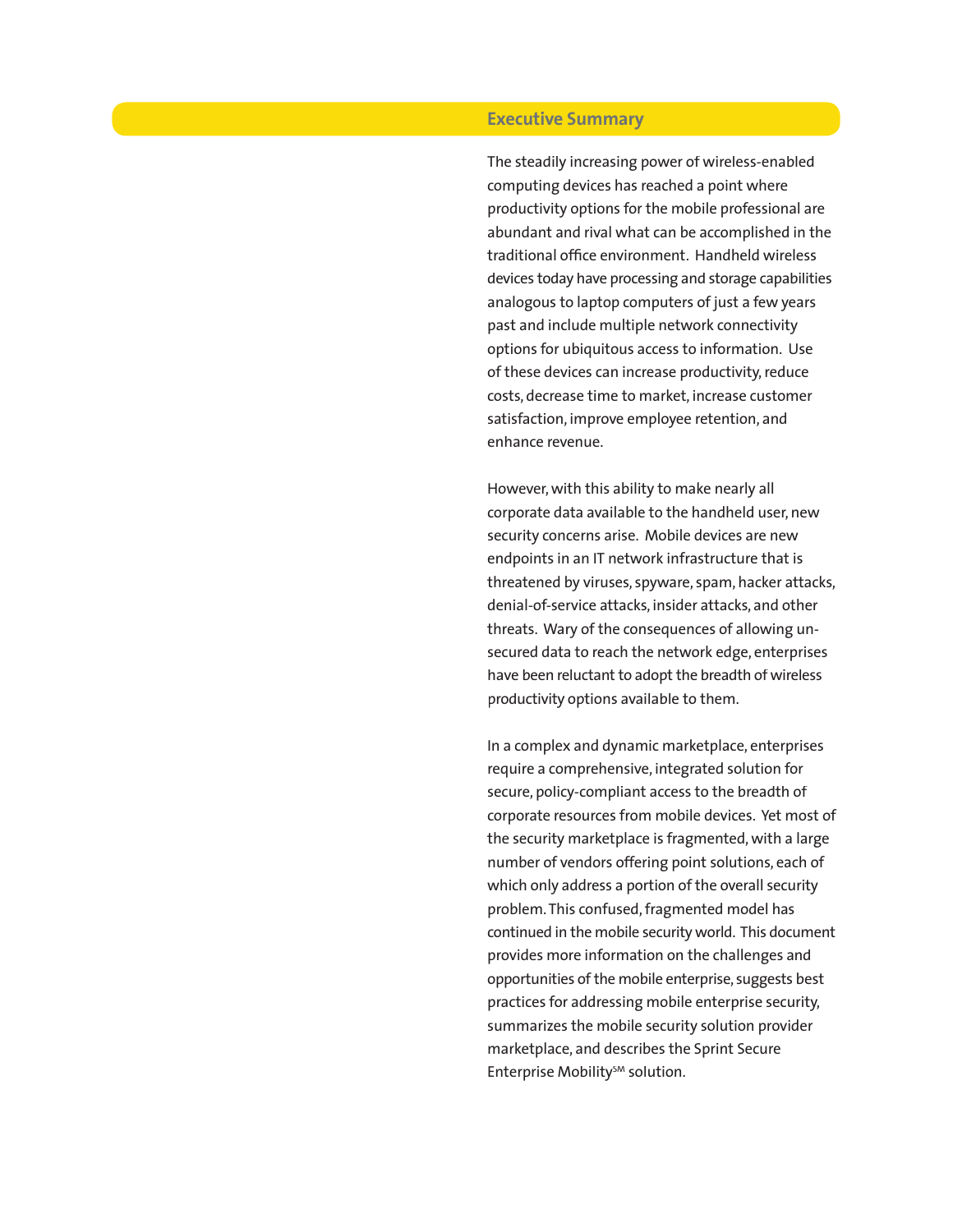| <b>Table of Contents</b>                         | Page           |
|--------------------------------------------------|----------------|
| Growth in Mobile Device and Network Adoption     | 1              |
| The Benefits of Mobility                         | 1              |
| The Security Challenges that Mobility Poses      | 1              |
| The Current State of Wireless Security           | $\overline{2}$ |
| Unanswered Questions                             | 3              |
| How to Address this Challenge: Best Practices    | 3              |
| The Marketplace: Who Offers Potential Solutions? | 5              |
| The Sprint Solution                              | 5              |
| Conclusion                                       | 6              |
| For More Information                             | 7              |
| References                                       | 8              |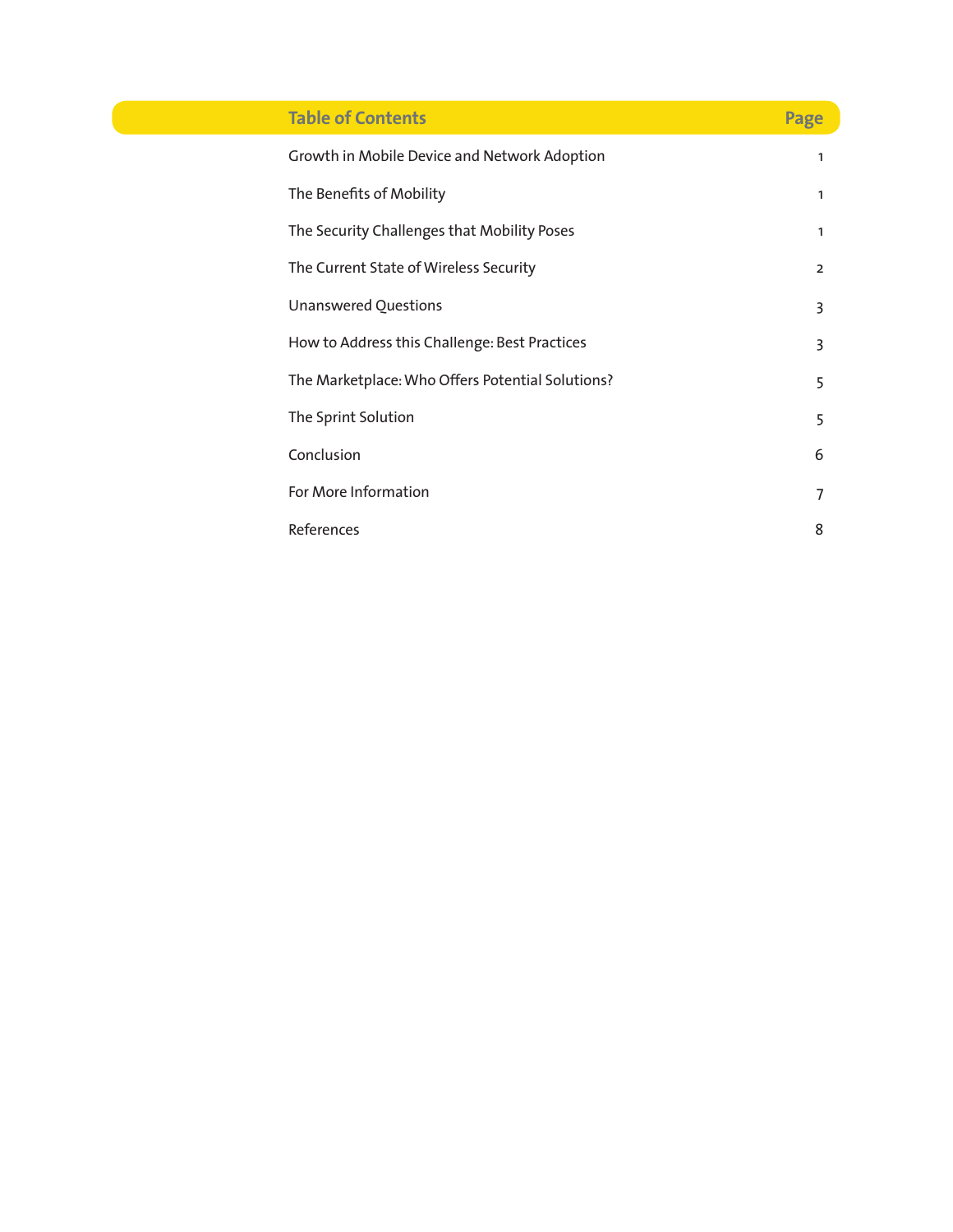**Growth in Mobile Device and Network Adoption** Mobile communications are becoming an accepted part of life. By 2000, 55 percent of the U.S. population had a mobile phone [1]. Worldwide, one analyst predicts that there will be about 2 billion cell phone subscriptions on the planet by the end of 2005, cementing "the mobile phone's position as the most rapidly-growing and widely-accepted technology of all time [2]." Not surprisingly, enterprise adoption of mobility has risen dramatically as well. The portion of employees that are considered to be "mobile" has increased from 35 percent in 2003 to 38 percent in 2004, and 40 percent in 2005. Today, approximately 50 million U.S. workers are mobile [3]. This rise in enterprise mobility has occurred so quickly that in mid-2005, "35 percent of executives ... were unaware their companies use wireless (access) [4]."

Mobile employees are using handheld devices, such as PDAs, Smartphones, converged devices and Blackberries, as well as laptop computers, for a range of business applications. In addition to email and messaging, these applications could include sales force management, fleet management, work order and dispatch, and procurement as well as a range of medical, financial, transportation, distribution, and other applications. These devices communicate via cradle synchronization, wired networks, Wi-Fi, Bluetooth, wide area wireless networks, and others, enabling employees to access sensitive information that is internal to the enterprise from the outside. At the same time, the storage capability of these devices has risen dramatically, enabling them to store large amounts of corporate information. Many of these devices now also include built-in cameras and microphones, enabling them to take photographs and record conversations [5].

# **The Benefits of Mobility**

The benefits of enterprise mobility are significant, pervasive, and comprehensive. Benefits of mobility can include productivity gains, reduced operating costs, decreased cycle times, increased customer and employee loyalty, competitive differentiation, and revenue growth via the offering of new products and services. In a May 2005 research report, Aberdeen found that "Companies that utilize work order optimization and mobile field service solutions have seen such performance gains as a 28 percent increase in work orders completed per day per technician, an 11 percent jump in first-call resolution rates, and a 16 percent reduction in work orders completed late [6]."

Tempted by benefits like these, the extent of enterprise mobility is expected to continue to expand rapidly. By 2010, one group predicts that 80 percent of key business processes will involve the exchange of real-time information and mobile workers [7]. With the 3G buildout, as wireless network speed increases, the range of mobile applications deployed is likely to expand during this period as well.

Hence, failing to deploy wireless applications to the mobile workforce is a missed business opportunity. The enterprise that fails to deploy these applications is likely to face competitors that will deploy them, or that have already deployed them. Conversely, deploying wireless applications can be a powerful differentiator.

**The Security Challenges that Mobility Poses** However, along with these benefits, new security concerns arise. "Mobile security is one of the fastest growing sectors in the wireless space and it is a priority for everybody, from operators to device manufacturers to silicon vendors to the mobile software and middleware vendors," explains Yankee Group analyst John Jackson [8].

Simply allowing a mobile device to fall into the wrong hands poses problems, as the confidential information stored in the device may be easily retrievable (if not properly protected). One firm recently reported the theft of a laptop computer that contained personal information on approximately 16,500 current and former employees of a major telecommunications firm [9]. One study showed that travelers left 85,000 mobile phones, 4,500 laptops, and 21,000 PDAs in Chicago taxis over a six-month period [10].

But security issues extend considerably beyond misplaced devices. Many of these devices are vulnerable to attack. In 2004, Gartner estimated that "approximately 90 percent of mobile devices lack the protection to ward off attackers [11]."

Another area of mobile security concern is the ubiquitous nature of viruses and malicious code or malware. A key application of mobile devices, including laptops,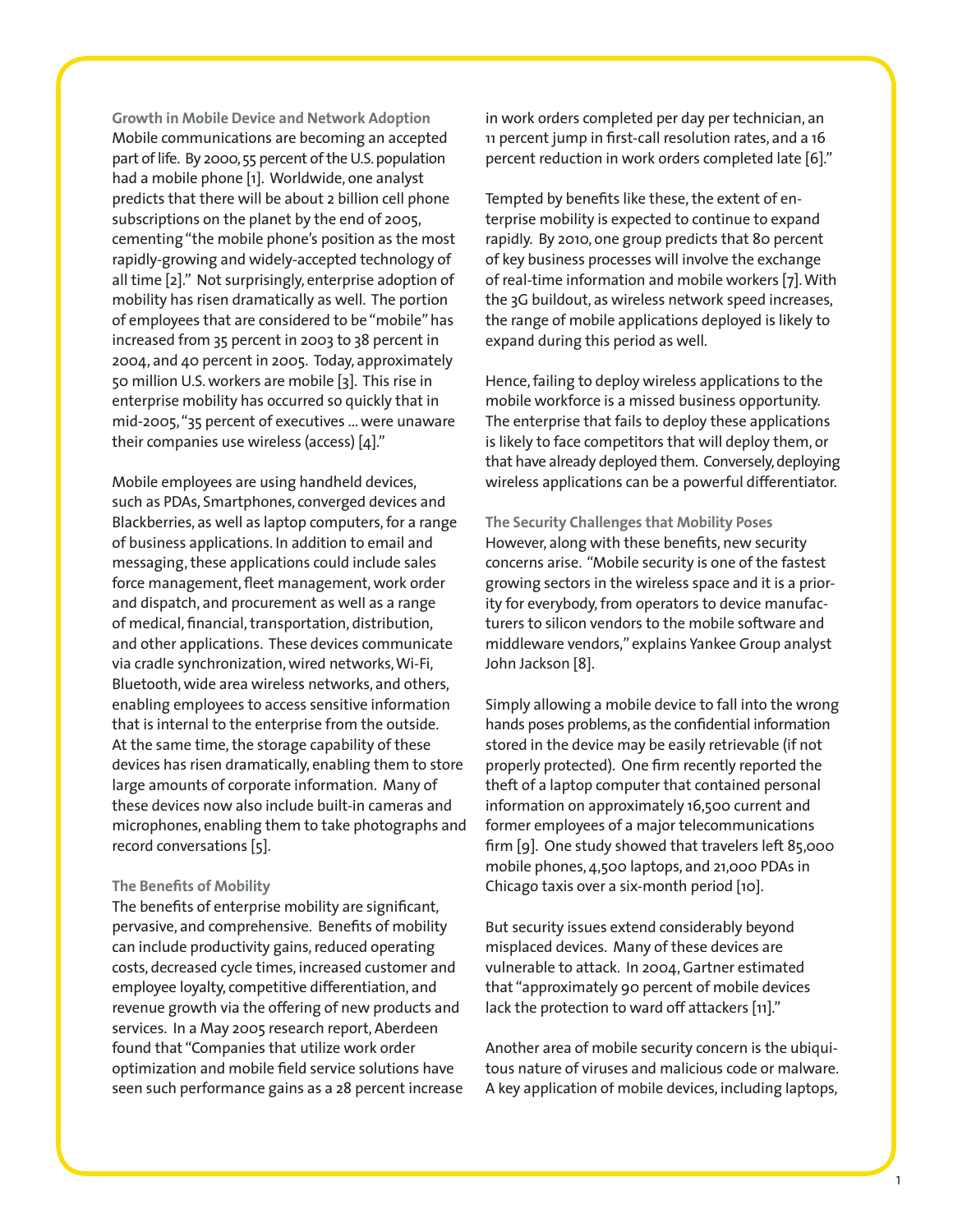is email, and email was the transmission mechanism for 92 percent of viruses in 2004 [12]. One analyst explains that "when you think that there are more mobile devices than computers, you stop to think about the impact that a virus could have [13]." Looking ahead, one analyst predicts that malicious programs will be as much a problem for cell phones in 2006 as they are for computers today. "First it will be a nuisance. The next phase will be crime, like theft or theft of service, and then after that we'll start seeing different types of attacks  $[14]$ ."

At the same time, the complexity of managing mobile devices is increasing, while high bandwidth networks proliferate. The number of access points to the network, connection methods, and transport methods has grown, adding to the difficulty of managing and protecting these devices inside and outside of the office (see Figure 1). In 1990, network access was typically accomplished via a limited number of access points and methods-either a LAN or dial-up telephone line provided access for a desktop computer. Today, the access locations have grown to also include the home, cafes, convention centers, airports, parks, and many others; connection methods have grown to also include cable modem, DSL, VoIP, WiFi, cellular and others; and, in addition to laptops,

access devices now also include tablet PCs, PocketPCs, Personal Digital Assistants (PDAs), and a range of cellular phones. The latter complicates access control, as employees connect their personal mobile devices to corporate networks.

The cost of inadequate mobile security can be significant. A study of the MS Blaster worm, for example, which entered company networks most often through infected laptops, showed remediation costs of \$475,000 per company. Larger node-count companies reported losses of up to \$4.2 million [15].

Another way to examine the potential costs of inadequate mobile device security is to consider the cost of cybersecurity breaches in general. This is a valid consideration because mobile devices pose yet another endpoint in an enterprise network that already suffers from costly security vulnerabilities. According to the most recent CSI/FBI Computer Crime and Security Survey, the total cost of security breaches from 269 survey respondents that were able to quantify costs was about \$141 million or approximately \$500,000 per respondent. In this survey, the top five types of losses were due to viruses, denial of service, theft of proprietary information, insider net abuse, and abuse of wireless network [16].

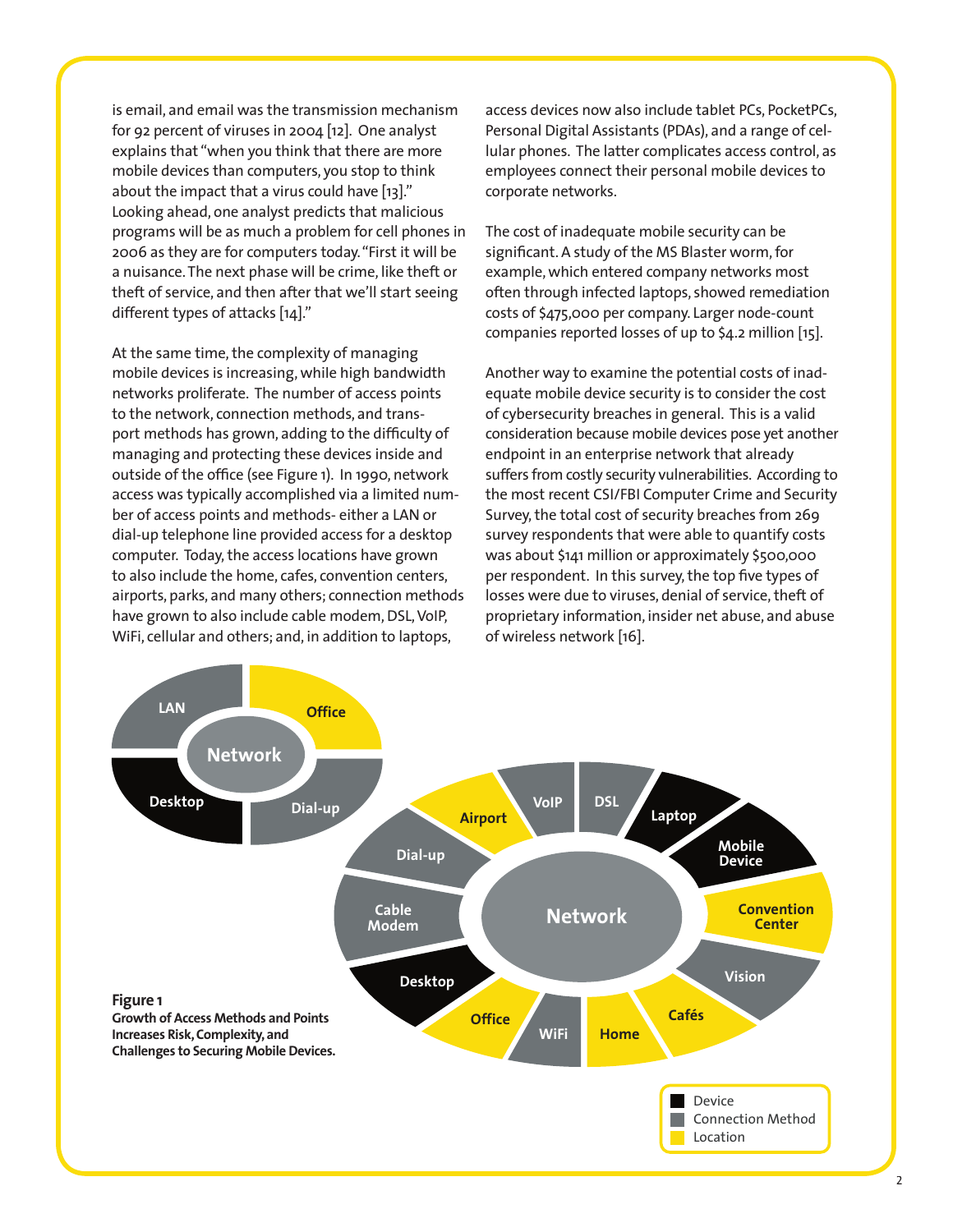

### The Current State of Wireless Security

Of those organizations that have established security policies for mobile devices, many strictly limit remote wireless access to corporate resources and applications in an effort to keep information security policy enforced. This restrictive policy contradicts the overall value proposition of mobile productivity. Limiting the use of complex mobile devices to email and other simple applications may effectively comply with security concerns, but curtails the significant mobile productivity gains that can be achieved with full remote corporate access from the handheld.

Many savvy businesses are concerned about wireless security. In a recent survey of 415 companies, 69 percent of respondents were "highly concerned" about wireless security, and 32 percent rated it the highest concern possible [17]. Another way to look at security is to view it as a barrier to deploying mobility. A recent Yankee Group survey found that respondents ranked security as the foremost barrier to deploying wireless LANs and wireless WANs [18].

#### **Unanswered Ouestions**

In light of these challenges and potential costs, there are many questions that CIOs and network administrators can ask themselves within the scope of mobile enterprise security:

- . Who has access to corporate data?
- Are all users compliant with corporate security policies?
- . What kind of data is exposed in a misplaced or lost Smartphone?
- Who are the mobile users in the enterprise, and are all mobile devices secured?
- Which mobile devices and users are accessing corporate applications?
- Are mobile users accessing via rogue (unsecured) access points?
- Do users have the latest anti-virus applications and up-to-date firewall policies?
- Are mobile users losing productivity due to manual remediation?

For many enterprises, consideration of these security questions raises significant concerns. Gartner predicts that "one of the greatest challenges CIOs will face is the proliferation of wireless devices ... the biggest threat to the enterprise will come from the increasing demand for access from new devices owned by employees that cannot be locked down and secured by the enterprise [19]." Adequately addressing these concerns requires a comprehensive solution for secure, policy-compliant access to the breadth of corporate resources from the handheld device.

How to Address this Challenge: Best Practices Addressing mobile security issues requires both establishment of policies and implementation and enforcement of these policies via a combination of technological solutions. On the policy side, both corporate and regulatory policies are relevant. Corporate policies must address who is permitted to access what information, what actions are permitted and prohibited, and what actions are required. These policies must also define the roles and responsibilities of various stakeholders in the organization, and address not only employees, but also contractors, customers, partners, and others. Relevant regulatory policies include Sarbanes-Oxley, NIST FIPS 140-2, HIPPA, the Gramm-Leach-Billey Act, California Law SB1386, the U.S. Government Information Security Reform Act (GISRA), and others.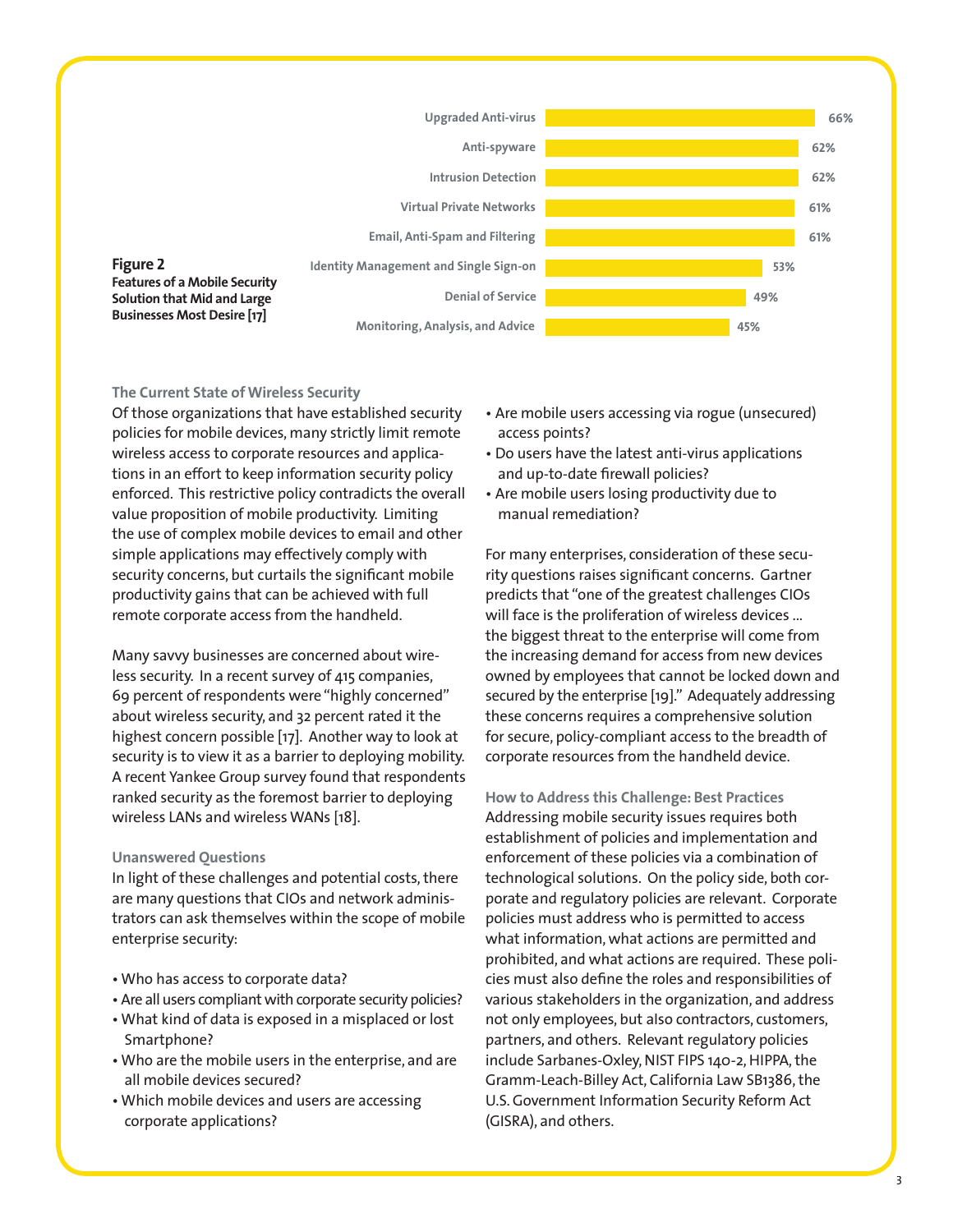Implementation and enforcement of these policies requires a range of technologies. A recent survey of Sprint customers revealed interest in the security areas shown in Figure 2 in any mobile security solution.

Endpoint access control is a key layer of mobile security that has not been fully addressed. Yet, an effective mobile security solution must focus on the end points requiring access. For it is these endpoints (wireless devices, laptops, etc.) that are most susceptible to corruption, and if unsecured, provide an open window into the corporate network. Endpoint threats include unauthorized rogue access points, mobile device theft, misuse of public web applications, abuse of the wireless network, and others. When not connected to the corporate network with their mobile device, mobile workers frequently gain access to the Web from home, public WiFi hotspots, hotels, and other locations, even if such actions disobey established company policies. These actions can expose the corporate network to a range of threats, including viruses, malware, denial of service attacks, unauthorized access, and others.

More specifically, a strategic security deployment for end-to-end mobile deployment within organizations must include measures to address three key areas: control, compliance, and cost. With regard to control, IT security must extend corporate policy enforcement to company-owned and individual-owned mobile devices, without affecting productivity or security. Control requirements include:

- Gain visibility and understanding of the enterprise mobile environment
- Establish a flexible framework to set and maintain enterprise and end-user policies
- Implement centralized IT device monitoring and reporting capabilities
- Provide a scalable solution that grows with the demands of the business
- Ensure that the solution is easy to procure and deploy throughout the enterprise

With regard to compliance, companies must ensure that software is current, secure, and auditable. Compliance requirements include:

- Ensure that corporate policies remain consistent from device to device
- Ensure that company policies meet regulatory guidelines
- Minimize the risk of exploits and security breaches
- Ensure the privacy of corporate data from security breaches

#### **Figure 3**

**No single provider of these types offers the comprehensive, integrated solution that is needed. (Note: this table is current as of 8/15/05. Analysis compares categories as a whole; offers**  may vary among specific providers.)

| Absent<br><b>Differentiator</b>                                                                                                                                           | <b>Strong Offer</b> | <b>Wireless</b><br><b>Network</b><br><b>Providers</b> | System<br><b>Integrators</b> | Software<br><b>Providers</b> | <b>Hardware</b><br><b>Providers</b> |
|---------------------------------------------------------------------------------------------------------------------------------------------------------------------------|---------------------|-------------------------------------------------------|------------------------------|------------------------------|-------------------------------------|
| Mobile Security Solution Providing Endpoint Access<br>Control for Mobile PCs, Smartphones, and PDAs                                                                       |                     |                                                       |                              |                              |                                     |
| Wireless Remediation Services for Mobile PCs,<br>Smartphones, and PDAs                                                                                                    |                     |                                                       |                              |                              |                                     |
| Flexible Mobile Security Solution Offer with Options:<br>• Personal Firewall<br>• Mobile Anti-virus<br>• On-device Encryption<br>• Email Protection and Message Archiving |                     |                                                       |                              |                              |                                     |
| Offers Managed Mobile Device Services                                                                                                                                     |                     |                                                       |                              |                              |                                     |
| Can Provide Mobile Security for Multiple Operating Systems<br>(PCs, Pocket PCs, and Palm Mobile devices)                                                                  |                     |                                                       |                              |                              |                                     |
| Wireline, Cellular, and WiFi Network Service Provider with<br><b>Proven Security Services</b>                                                                             |                     |                                                       |                              |                              |                                     |
| Experienced Support for Laptops, PDAs, and Handheld<br><b>Computing Devices</b>                                                                                           |                     |                                                       |                              |                              |                                     |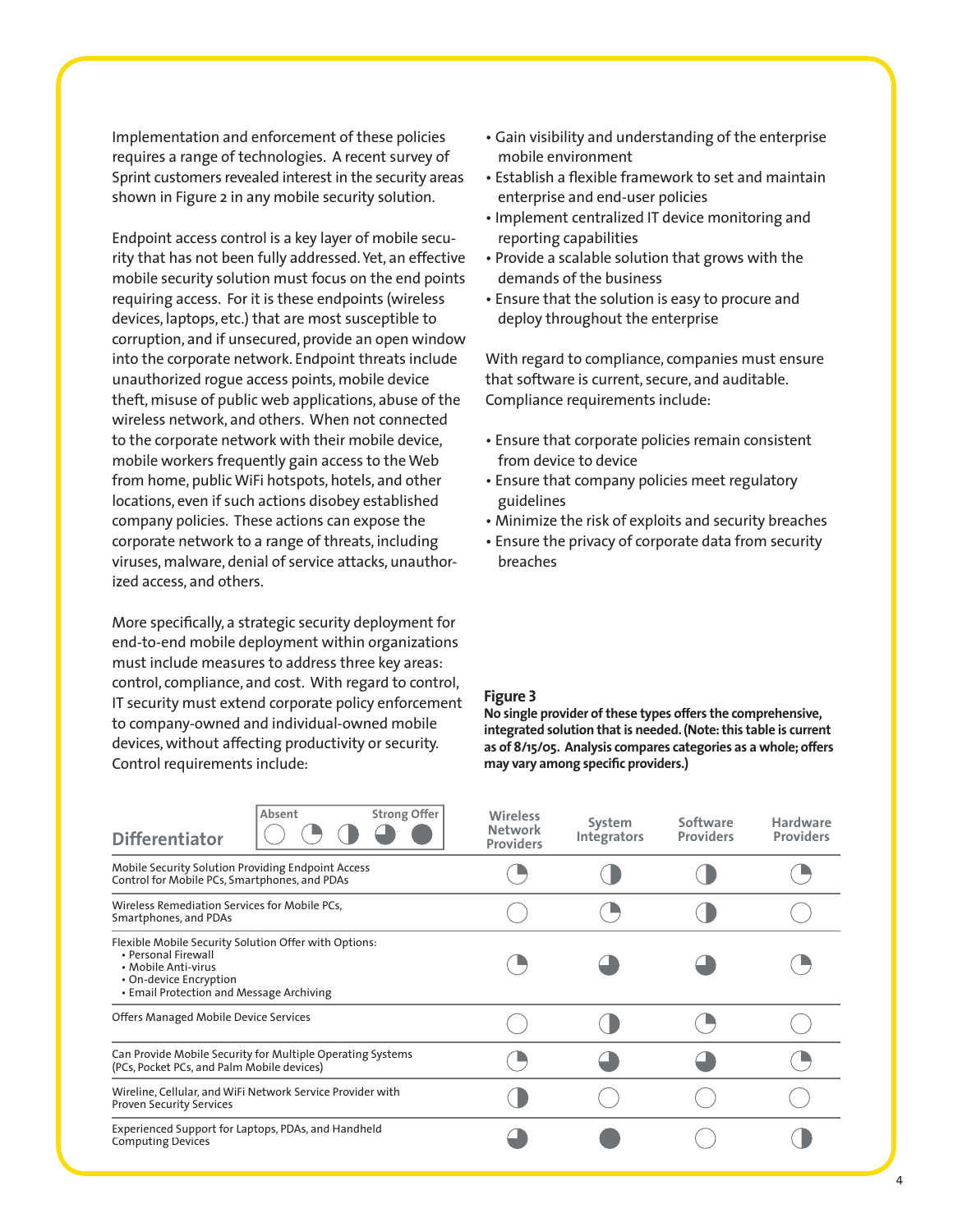With regard to cost, the solution must balance a company's existing security investment with new solutions that are flexible enough to meet growing business needs. Cost considerations include:

- Increase productivity to increase ROI
- Reduce cost of compliance
- Reduce loss of revenue from fines
- Reduce potential losses from threats which damage the corporate image
- · Reduce burdens on help desks
- Consider a single source provider to reduce total cost of ownership (TCO)

The Marketplace: Who Offers Potential Solutions? A comprehensive, integrated solution for mobile security is needed. However, in today's security marketplace, network threats are generally treated as individual problems, and "point-solution" countermeasures are tailored to address each individual threat. The mobile security market remains fragmented, as different vendors provide point solutions for endpoint encryption, authentication, anti-spam, anti-spyware, anti-virus, and other solutions, each of which needs to be implemented using mobile middleware. This means that current security vendors are limited in their ability to provide integrated and complete mobile security. Unfortunately, this fragmented, reactive approach becomes increasingly complex, inefficient, and expensive as more threats evolve.

Figure 3 shows additional requirements of a comprehensive, integrated mobile security solution. These required attributes include wireless remediation services, flexible offerings, managed service options, ability to offer solutions across operating systems, etc. The figure also estimates the ability of various types of entities to provide such a solution. Wireless network providers, system integrators, software providers, and hardware providers provide various pieces of the puzzle individually, with varying levels of sophistication. Clearly, no single provider offers the comprehensive, integrated solution that is needed.

#### **The Sprint Solution**

The Sprint Secure Enterprise Mobility (SSEM) service enables enterprises to extend IT resources to the mobile workforce with a security solution that enables compliance, strengthens control, and reduces costs. SSEM is a managed endpoint access control framework that provides device authentication, interrogation, and remediation services. It enables secure access to corporate resources from mobile-enabled endpoints, such as laptop computers with wireless connection cards and wireless PDA/handheld computing devices. The interrogation process provides a barrier against exploits such as viruses, worms, and other malicious applications. This access control solution provides "end-to-end" security that seamlessly protects the device and the corporate network at the software level, both internally and externally, as data is accessed from various locations.

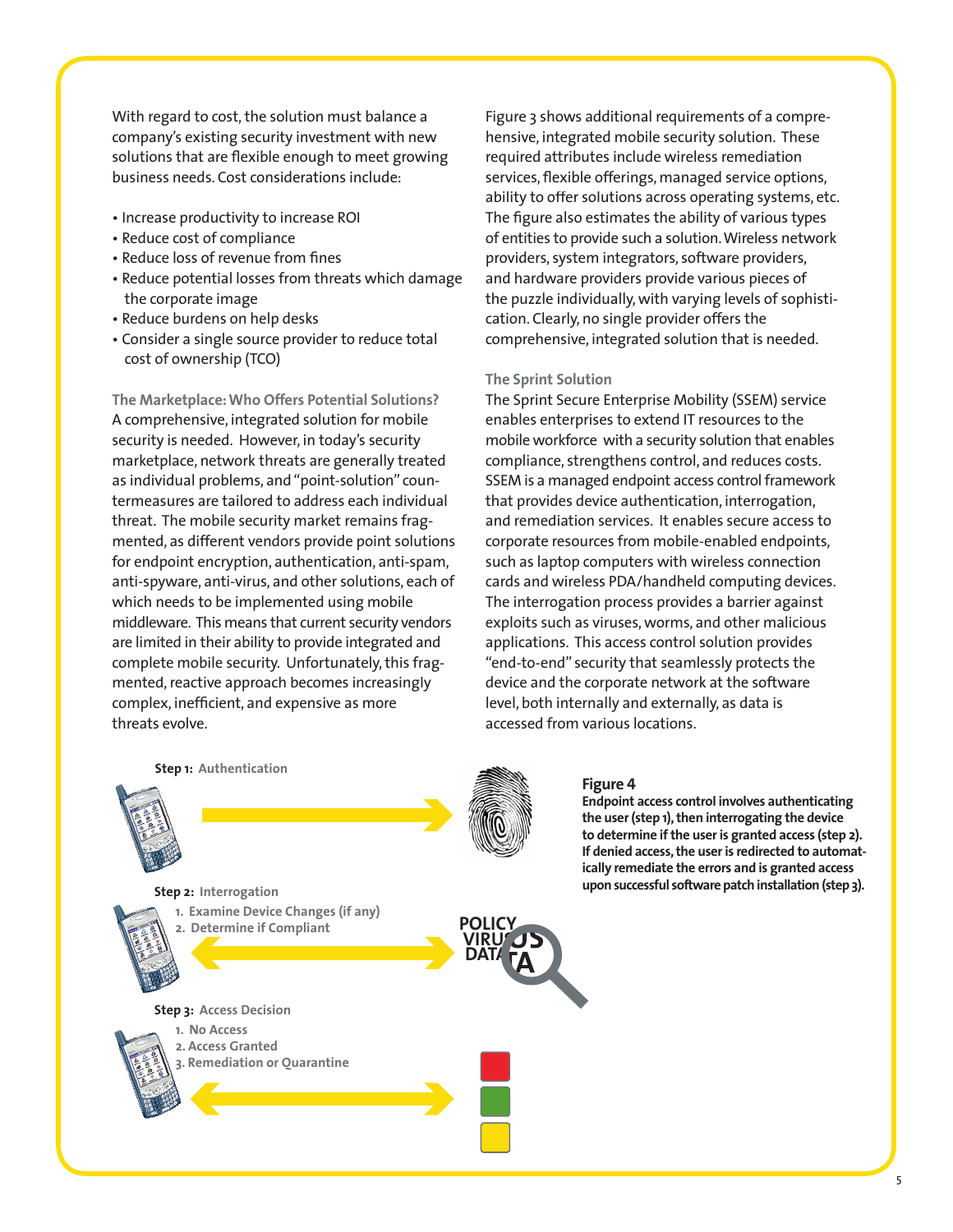| Figure 5                                                                |
|-------------------------------------------------------------------------|
| The Sprint solution provides a range of services and business benefits. |

| <b>SSEM Services</b>            | <b>Benefits</b>                                                                                                                                            |
|---------------------------------|------------------------------------------------------------------------------------------------------------------------------------------------------------|
| <b>Mobile Anti-virus</b>        | Detects and protects against viruses that target mobile-enabled devices.                                                                                   |
| <b>Mobile Personal Firewall</b> | Prevents intrusion and ensures end-user access is compliant with corporate security policy.                                                                |
| <b>On Device Encryption</b>     | "Locks" files/folders, device memory, hard drives, and removable storage, such as SD cards,<br>flash media, and USB drives.                                |
| <b>IP VPN</b>                   | Ensures security and integrity of data when traversing public networks.                                                                                    |
| <b>Intrusion Detection</b>      | Identifies threats that go unnoticed by firewalls and VPNs by maintaining up-to-the<br>minute intelligence of the access issues that threaten the network. |

As shown in Figure 4, "power on" user authentication (step 1) and "on device" encryption prevents local access onto the device, while device authentication helps protect against unauthorized network access. The device interrogation step examines the device to ensure that all software (virus protection, applications, personal firewall, etc.) is properly configured, up-to-date, and compliant with company policy. (This identifies if a user, virus, worm, or other malicious application has altered the security policy on the device.) In step 3, remediation services automatically fix any issues (discovered during interrogation) needed to comply with the security policy and enable the user to gain access. This interrogation and remediation is effective - not just for company-owned laptops and handhelds/PDAs, but for those devices owned by employees, as well.

Endpoint access control enhances the enterprises' ability to:

- Ensure privacy and intellectual property protection
- Defend against hacker activity (e.g., worms, distributed denial-of-service attacks, and viruses)
- Ensure seamless access to business-critical applications and services
- Assure business and financial integrity
- Limit insider abuse
- Protect against industrial espionage
- Enforce corporate security policies to assure regulatory compliance
- Ensure device security and integrity of data when traversing over public networks
- Simplify mobile-enabled device control and management

SSEM offers the following key capabilities:

- *Easy, automated remediation.* Endpoint access control automatically processes and distributes updates and services after authenticating and interrogating each device, providing secure user access and enforcing corporate security policies.
- *Integrated mobile security based on generally available wireline standards today (wireline equivalent)*. Sprint is one of the first to offer a complete suite of managed security services for mobile PDAs and smartphones. The security suite also extends to mobile data cards for WiFi, CDMA, EV-DO, and GPRS access.
- *Carrier agnostic service.* Sprint's integrated security suite supports all wireless providers, reaching a broad wireless access user base.
- *Seamless integration into the existing IT infrastructure.* Sprint has done the integration work, enabling SSEM to function as an extension to the existing environment.
- *Over-the-air deployment of security software and applications.* OTA relieves users of time spent manually updating and installing applications on their devices, and ensures that all mobile devices are always compliant with company and regulatory policy.

Sprint also offers optional security features and services, enabling comprehensive security policy enforcement (see Figure 5).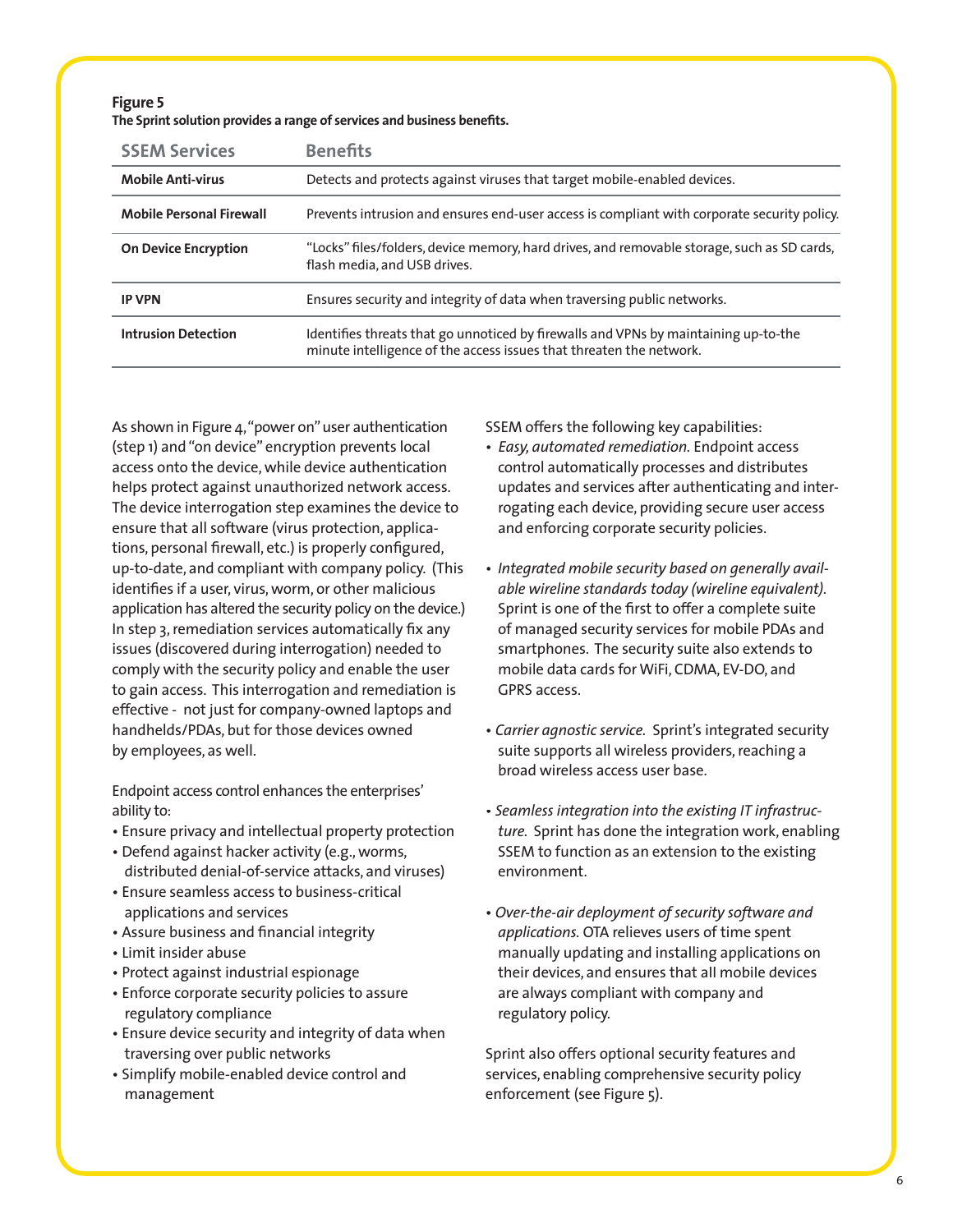### **Conclusion**

As technology allows the mobile workforce to connect to the enterprise at near wireline speeds, the need to provide increased security for mobile devices will grow to be a business imperative. Mobile-enabled devices are increasingly becoming more powerful and capable of a wide variety of services and features. Today's PDAs and handheld computers have computing abilities analogous to laptop computers of only a few years ago. While mobile computing drives enormous increases in productivity and communication, it also means a greater proliferation of sensitive and mission-critical business information is stored at, or passing through, many different access points. Organizations that are not examining the potential security risks now will lose valuable time in the race to comply with regulations, adopt technology, and avoid the cost of lost productivity, or lost data, due to an attack. Moreover, the customers of enterprise businesses demand that their sensitive data be secure at all times.

Organizations with highly sensitive information must find ways to enforce corporate security policies on all company-owned and individual-owned mobile devices while providing easy remote access to

corporate resources. Sound security policy is necessary to take advantage of advanced mobile device capabilities beyond simple email and calendar middleware applications.

As Figure 6 demonstrates, Sprint is the only stakeholder that provides a complete enterprise mobility solution. Sprint Secure Enterprise Mobility is an endpoint access control framework for secure access to corporate resources from mobile-enabled endpoints, such as laptop computers with wireless connection cards and wireless PDA/handheld computing devices. The framework is carrier agnostic and provides seamless integration with existing IT infrastructures. Features include built-in user authentication and device interrogation, which provide a barrier against dangers, such as unauthorized user access, viruses, worms, and other malicious applications, and automated remediation services that fix any security issues that prevent network access.

#### **For More Information**

For more information on Sprint Secure Enterprise Mobility, contact your Sprint representative or visit us at www.sprint.com/business or email us at MobileBusiness@sprint.com

#### **Figure 6**

**This table shows that Sprint is the only stakeholder that provides a complete enterprise mobility solution. (Note: This table is current as of 8/15/05. Analysis compares categories as**  a whole; offers may vary among specific providers.)



| <b>Differentiator</b>                                                                                                                                                     | Sprint<br>Solution | <b>Wireless</b><br><b>Network</b><br><b>Providers</b> | System<br><b>Integrators</b> | Software<br><b>Providers</b> | Hardware<br><b>Providers</b> |
|---------------------------------------------------------------------------------------------------------------------------------------------------------------------------|--------------------|-------------------------------------------------------|------------------------------|------------------------------|------------------------------|
| Mobile Security Solution Providing Endpoint Access<br>Control for Mobile PCs, Smartphones, and PDAs                                                                       |                    |                                                       |                              |                              |                              |
| Wireless Remediation Services for Mobile PCs,<br>Smartphones, and PDAs                                                                                                    |                    |                                                       |                              |                              |                              |
| Flexible Mobile Security Solution Offer with Options:<br>• Personal Firewall<br>• Mobile Anti-virus<br>• On-device Encryption<br>• Email Protection and Message Archiving |                    |                                                       |                              |                              |                              |
| Offers Managed Mobile Device Services                                                                                                                                     |                    |                                                       |                              |                              |                              |
| Can Provide Mobile Security for Multiple Operating Systems<br>(PCs, Pocket PCs, and Palm Mobile devices)                                                                  |                    |                                                       |                              |                              |                              |
| Wireline, Cellular, and WiFi Network Service Provider with<br><b>Proven Security Services</b>                                                                             |                    |                                                       |                              |                              |                              |
| Experienced Support for laptops, PDAs, and Handheld<br><b>Computing Devices</b>                                                                                           |                    |                                                       |                              |                              |                              |